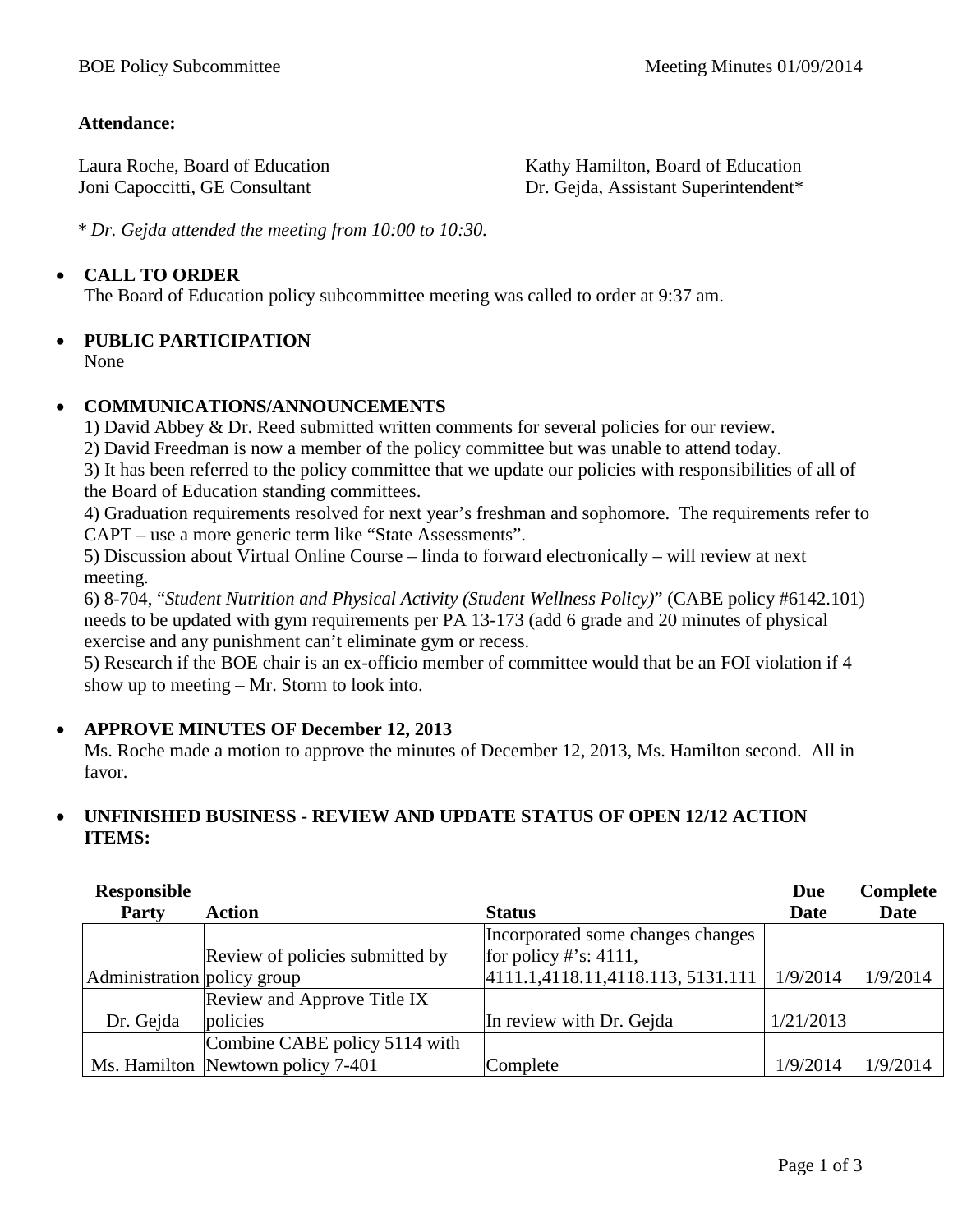|           | Combine CABE policy                            |                                    |            |          |
|-----------|------------------------------------------------|------------------------------------|------------|----------|
|           | 4118.231/4218.2 with Newtown                   | Both Joni & Kathy submitted        |            |          |
|           | Ms. Hamilton, policy 4-701; add legal refs and | information on medical marijuana.  |            |          |
|           | Ms. Capoccitti nicotine innovations            | Revisions Complete.                | 1/9/2014   | 1/9/2014 |
|           | Combine CABE policy 3524/3524/1                |                                    |            |          |
|           | with Newtown policy 3-900                      |                                    |            |          |
|           | Ms. Hamilton (Pesticide Application)           | No Action - carry forward.         | 1/21/2014  |          |
|           | Superintendent Review Process:                 | Begin work in conjunction with new |            |          |
| Committee | $ 2-103, 2-103.1, 2-103.2$                     | Superintendent                     | <b>TBD</b> |          |
|           | CABE policies: 3432, 3433                      |                                    |            |          |
| Committee | (Budgeting and expense reporting)              | For Future Thought                 | <b>TBD</b> |          |

#### • **FUTURE MEETING DATES:**

Jan 21, 2014: Municipal Building Conference Room 1; 9:30-12:30 \*\*In the future, if there are any days in which the school system has a delayed start or cancellation due to weather, the meeting will be cancelled.

#### • **NEW BUSINESS - DISCUSS AND POSSIBLE ACTION ON NEXT SET OF POLICIES TO REVIEW:**

The policies below were not discussed. Carry forward as new business on 1/21/2014.

| <b>Newtown Policy</b> |                         |                       |
|-----------------------|-------------------------|-----------------------|
| <b>Number</b>         | <b>CABE Equivalents</b> | <b>Policy Content</b> |
| $8 - 300$             | 6141.328, 6141.321,     | Acceptable Use of     |
|                       | 6141.322, 6141.323      | Technology            |
| $8 - 605$             | 5131.911,               | Safe School Climate   |
|                       | 5131.91                 | (Bullying/Hazing)     |

#### • **PUBLIC PARTICIPATION**

No public participation.

A motion by Ms. Roche and seconded by Ms. Hamilton was made to adjourn the meeting at 12:45 pm. All in favor.